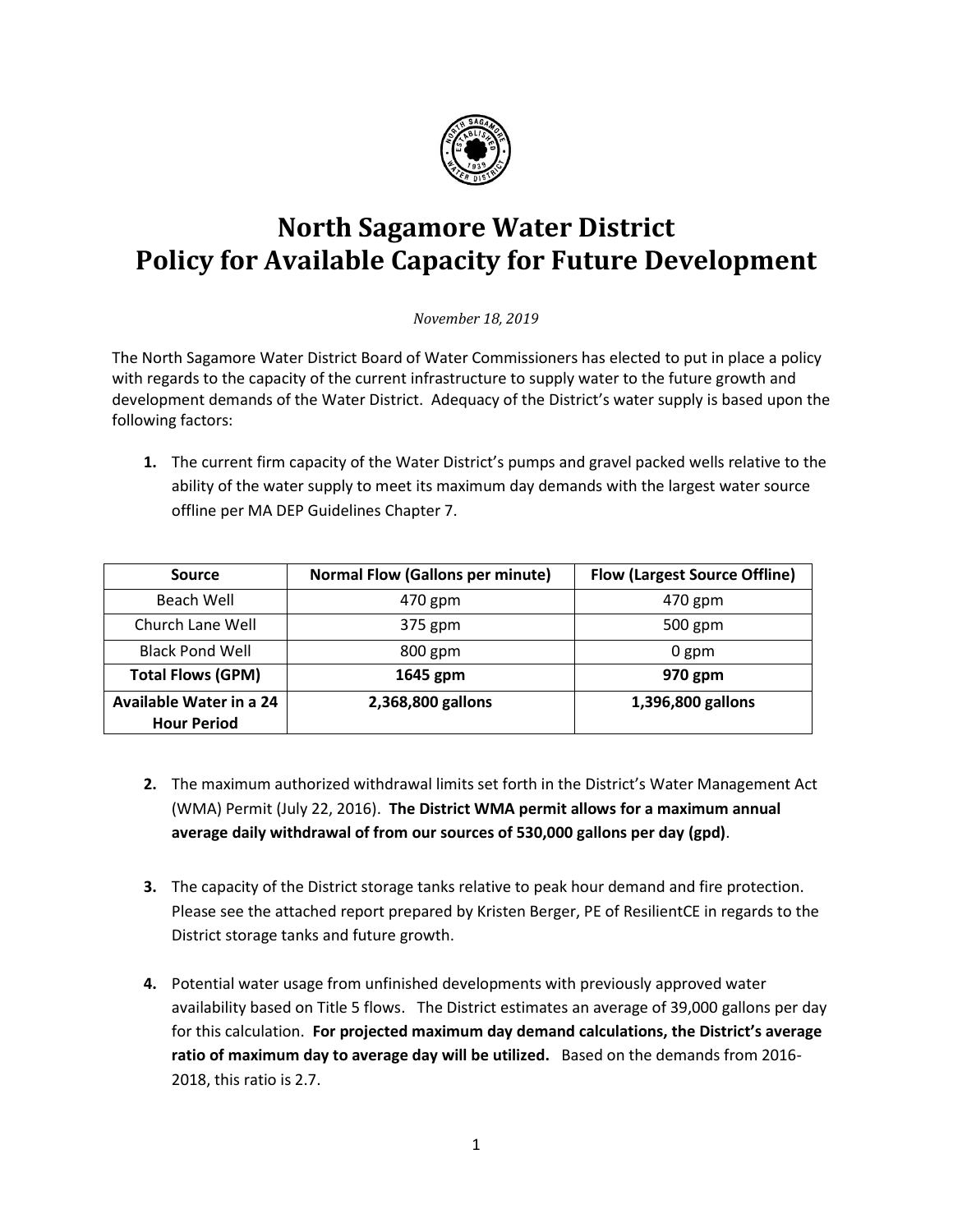| Location                   | <b>Remaining Approved Buildout</b> | <b>Projected Gallons per Day</b> |
|----------------------------|------------------------------------|----------------------------------|
| Wildwood Lane              | 50 Bedrooms                        | 5,500                            |
| Ridgehill Lane             | 12 Lots                            | 5,280                            |
| Shells Way / Lisa Lane     | 9 Lots                             | 3,960                            |
| <b>Canal Road Crossing</b> | SCOD                               | 24,000                           |
| <b>Total Flows</b>         |                                    | 38,740                           |

**5.** The average well withdrawals and maximum day demands of the years 2016-2018. These average pumping figures of these most recent years accurately reflect the District's water demands and capacity limitations.

|                                                     | <b>Maximum Day Demand</b> | <b>Average Day Demand</b> |
|-----------------------------------------------------|---------------------------|---------------------------|
| $2016 - 2018$ Average                               | 1,172,000 gpd             | 434,000 gpd               |
| 2016 - 2018 Average Plus<br><b>Projected Growth</b> | 1,277,000 gpd             | 473,000 gpd               |

#### **6. Safety Factors –**

- **Maximum Day Demand –** The District cannot allow growth beyond the ability of our wells production in a 24 hour period with Black Pond Well offline. With the current projected growth, our maximum day demand would be 1,277,000 gallons. The Beach Well and Church Lane Well would need to pump 21.9 hours to meet the demands of this maximum day. The District maintains that the wells must have the ability to rest for a period of time each day.
- **Water Management Act Permit –** The District will not allow growth to exceed an average day demand of 500,000 gallons per day for existing customer and future growth. This allows operations a safety factor of 30,000 gallons per day for unforeseen needs such as dry years during which demands increase. The projected Average day demand for existing customers and approved projected future growth is 473,000 gallons per day.
- **Emergency and Equalization Storage –** Based on the current system needs and prospective growth, there is no need to impose safety factors relative to our emergency storage capabilities.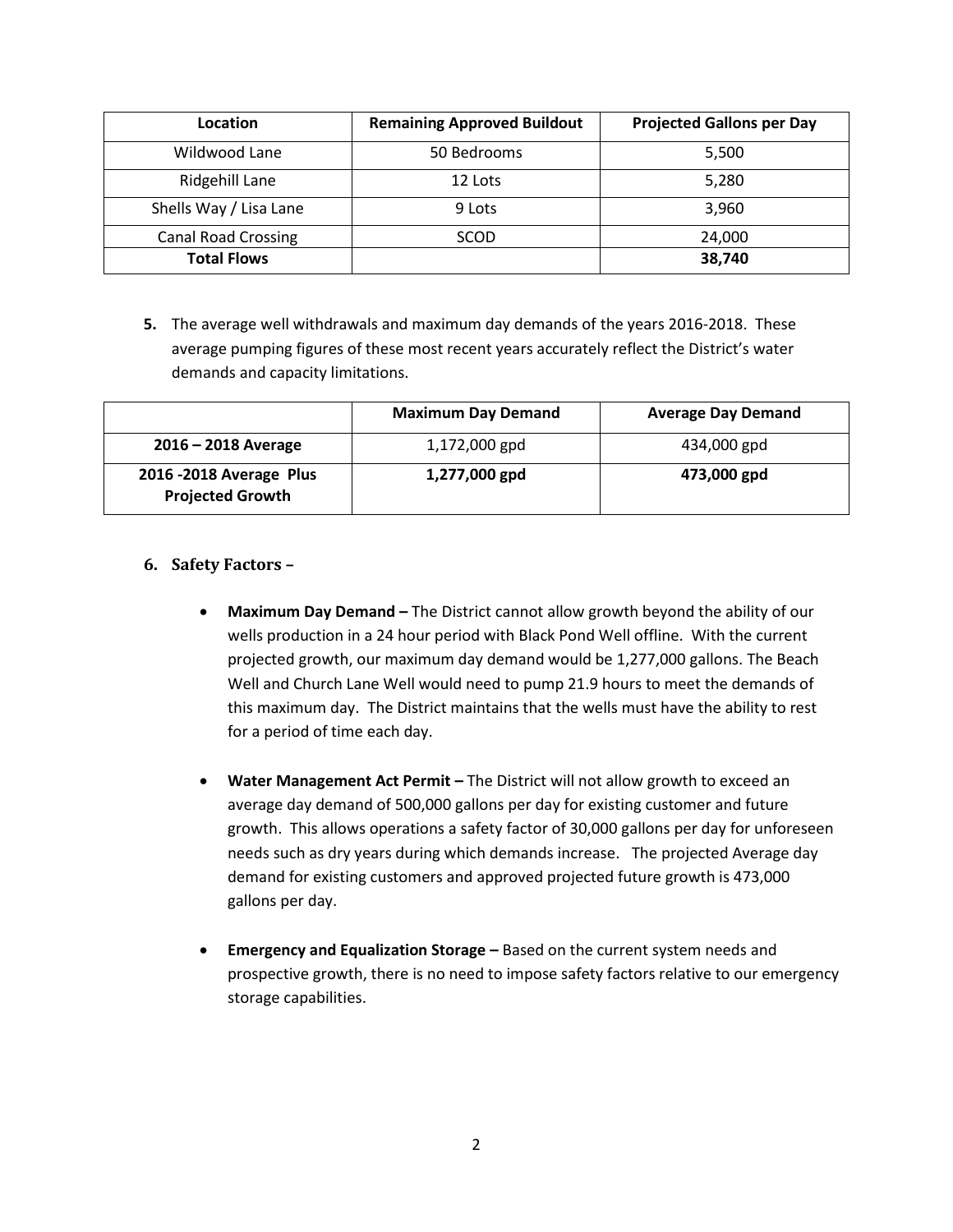### **Available Capacity for Future Development**

| Pumps and Wells                     | <b>Maximum</b><br>System<br><b>Capabilities</b> | <b>Maximum</b><br>System<br><b>Capabilities</b><br><b>Accounting for</b><br><b>Safety Factors</b> | Projected<br><b>Demand with</b><br>Approved<br><b>Buildout</b> | <b>Available Gallons</b><br>per Day for Future<br><b>Development</b> |
|-------------------------------------|-------------------------------------------------|---------------------------------------------------------------------------------------------------|----------------------------------------------------------------|----------------------------------------------------------------------|
| <b>Maximum Day</b><br><b>Demand</b> | 1,396,000 gpd<br>24 hours                       | 1,338,000 gpd<br>23 hours                                                                         | 1,277,000 gpd                                                  | $61,000/2.7 =$                                                       |
|                                     | pump runtime                                    | pump runtime                                                                                      |                                                                | 22,600 gpd                                                           |

| <b>WMA Permit</b>                   | <b>Maximum</b><br>Permit<br><b>Allowance</b> | <b>Maximum</b><br>Permit<br><b>Allowance</b><br><b>Accounting for</b><br><b>Safety Factors</b> | Projected<br><b>Demand with</b><br><b>Approved</b><br><b>Buildout</b> | <b>Available Gallons</b><br>per Day for Future<br>Development |
|-------------------------------------|----------------------------------------------|------------------------------------------------------------------------------------------------|-----------------------------------------------------------------------|---------------------------------------------------------------|
| <b>Average Day</b><br><b>Demand</b> | 530,000 gpd                                  | 500,000 gpd                                                                                    | 473,000 gpd                                                           | 27,000 gpd                                                    |

| <b>Storage Tanks</b>               | <b>Maximum System</b><br><b>Capabilities</b> | <b>Projected Demand</b><br>with Approved<br><b>Buildout</b> | <b>Available Gallons for Future</b><br>Development |
|------------------------------------|----------------------------------------------|-------------------------------------------------------------|----------------------------------------------------|
| Equalization<br><b>Storage</b>     | 331,000 gallons                              | 201,000 gallons                                             | 130,000 gallons                                    |
| <b>Emergency</b><br><b>Storage</b> | 1,246,000 gallons                            | 754,000 gallons                                             | 492,000 gallons                                    |

### **Conclusion**

Based on current infrastructure and firm capacity of the North Sagamore Water District's system, the Board of Water Commissioners will not allow future development, not previously approved, beyond a total of **22,600 gallons per day** based on the projected maximum day demand**,** the lowest of the above calculations. This allows the District a safety factor of 34,400 gallons per day in regards to our Water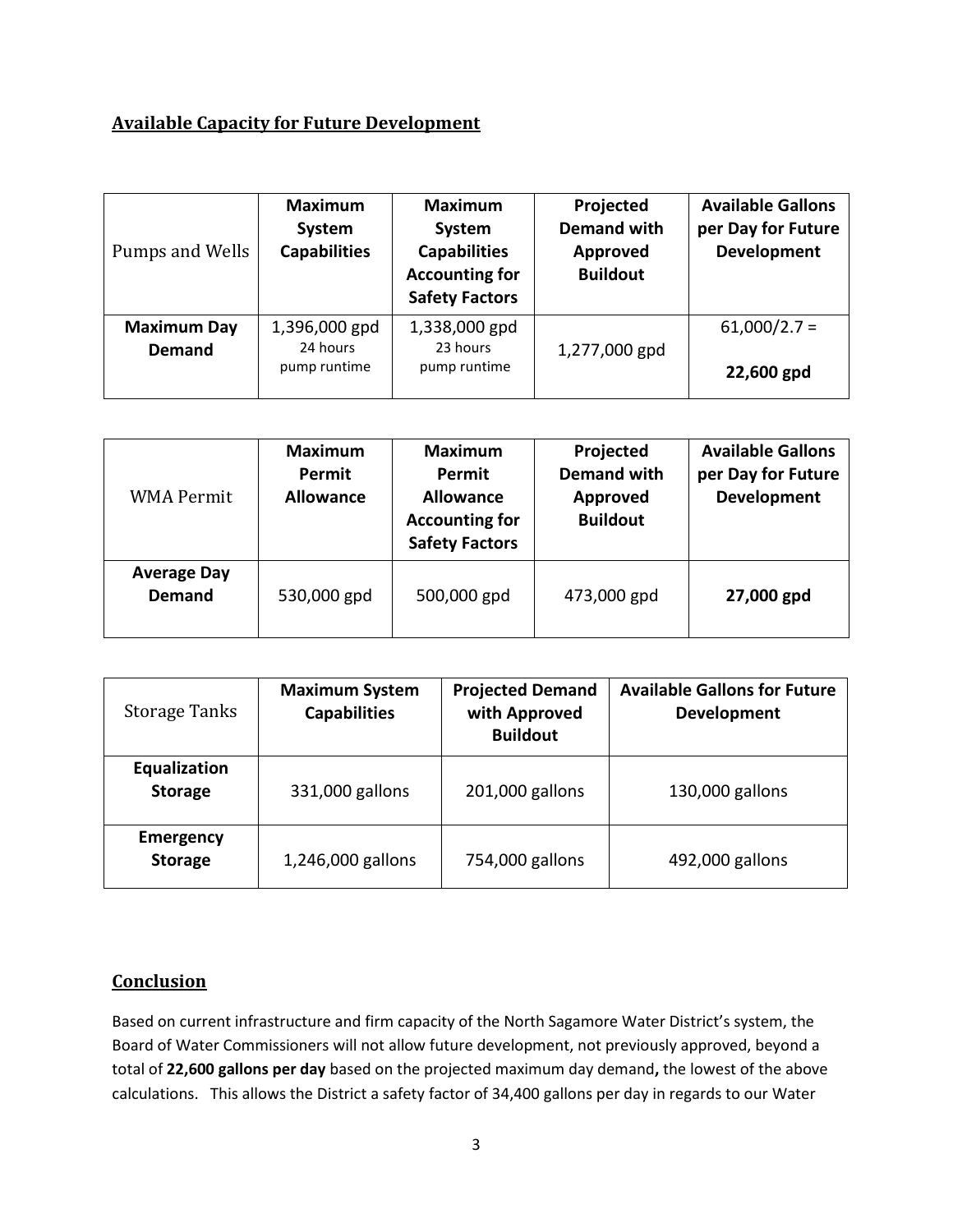Management Act permit while maxing out our projected maximum day demand at 1,338,000 gallons per day. With Black Pond Well offline, these limits would require our remaining two wells to run 23 hours per day on a projected maximum day.

The analysis of the District's storage capabilities shows there is sufficient storage to meet our current needs and some storage for future development.

The District will keep a running calculation deducting the projected daily flows for each new home and or development beginning on the date of this policy. The District will use Title 5 flows for these calculations.

Water availability will be on a first come first serve basis. Properties will not be approved to connect to the system until the applicant has received approval from the Board of Water Commissioners and all the necessary documentation and fees have been paid per the District's Rates and Regulations for Supplying Water. The District reserves the right to request system upgrades or mitigation if it is deemed they are necessary for the project to be connected to the system. Any new development or extension of the water system being proposed must still follow the District's Subdivision Regulations and perform a capacity analysis and hydraulic study.

This policy does not guarantee the availability of water for any project. The Board of Water Commissioners reserve the right to approve or reject the availably of water on a case by case basis if it deems the project will be detrimental to the sustainability of the North Sagamore Water District's ability to provide adequate potable water to its existing customer base.

This policy shall be periodically reviewed by the Board of Water Commissioners. The amount of available water may be adjusted based on infrastructure improvements or failures, Water Management Act permit requirements or any other action that may affect the District's ability to supply water.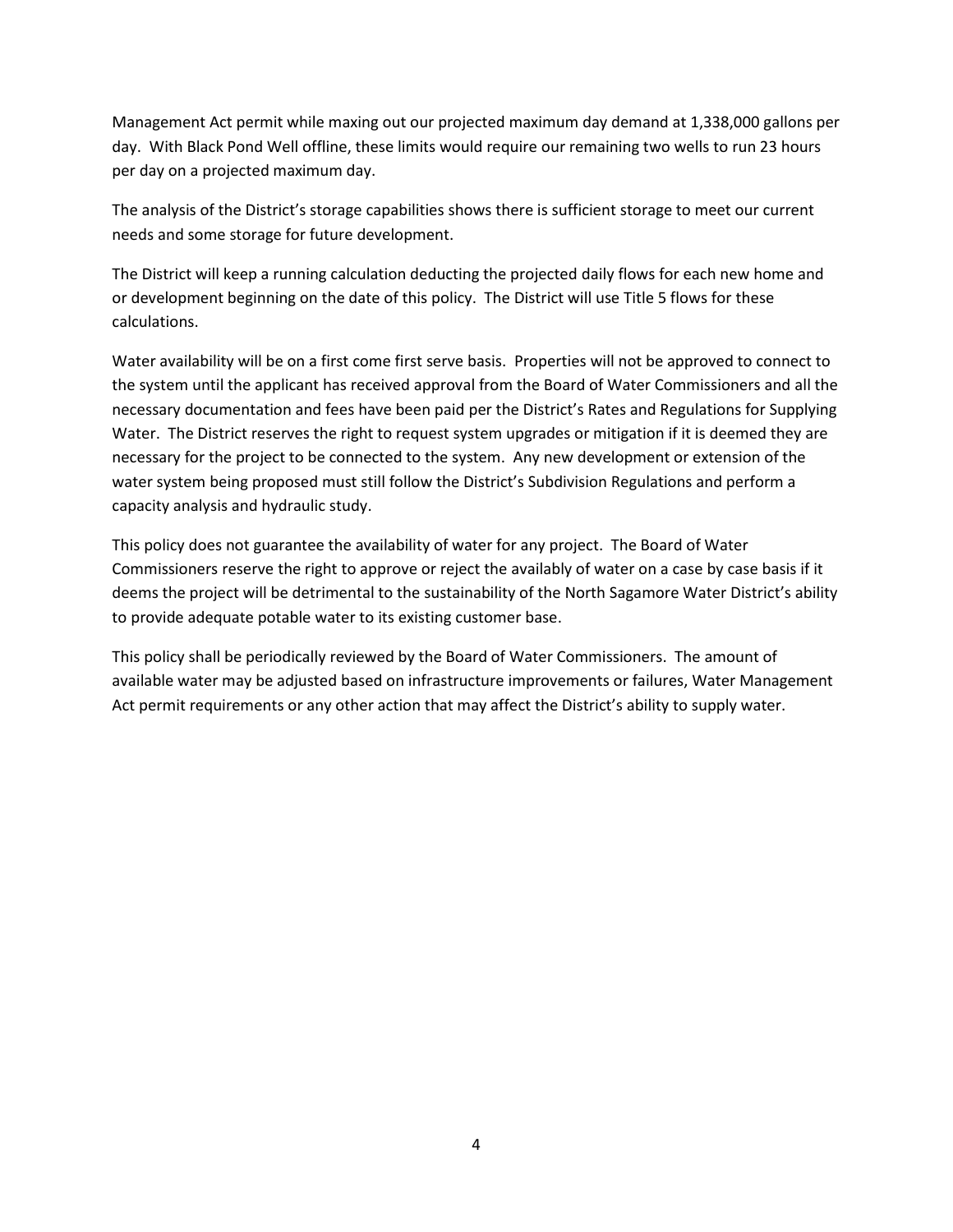# **ResilientCE**

November 11, 2019

Matthew Sawicki, Superintendent North Sagamore Water District 14 Squanto Road Sagamore Beach, MA 02562

RE: District Storage Capacity

Dear Mr. Sawicki:

The North Sagamore Water District (District) requested Resilient Civil Engineering, P.C. (ResilientCE) to complete a storage capacity analysis.

The NSWD has three water storage tanks: Norris Road, Clark Road and Bournedale. The following Table 1 provides the diameter, volume and capacity per foot for each tank.

|          | Norris Road Tank | Clark Road Tank | <b>Bournedale Tank</b> |
|----------|------------------|-----------------|------------------------|
| Diameter | 42 feet          | 25 feet         | $73$ feet              |

Volume 1487,000 gallons 367,000 gallons 1,000,000 gallons Capacity per foot\* 10,364 gal/ft  $3,672$  gal/ft  $\qquad$  31,309 gal/ft

Table 1. Tank Characteristics

\*Calculated based on the diameter.

Within the Main Zone, the tanks establish the hydraulic gradeline and allow the supply pumps to rest and wells to recover when the tanks are full. Within the Booster Zone, the booster pumps operate continuously and rely on the Norris Road Tank as a supply source.

The total volume of the storage facilities is not usable, unless booster pumps are provided to withdraw water from the tanks such as at the Norris Road Tank. For tanks using gravity operations, in order for the water in the storage tank to be usable it must be stored above an elevation that corresponds to a minimum pressure requirement at ground elevation at all points in the distribution system. The minimum pressure requirement for water distribution systems has been established in the MassDEP "Guidelines and Policies for Public Water Systems", as 35 psi (pounds per square inch) for all non-emergency conditions and 20 psi for emergency conditions (ie. fire flows).

Each tank provides storage to meet both domestic demand and emergencies such as fire flow events.

The domestic demand storage is called equalization storage and is provided to meet peak demand of short duration (hourly fluctuations) and minimize pressure fluctuations during periods of demand changes. The emergency demand is provided to meet fire flow events and short term emergencies such as main breaks.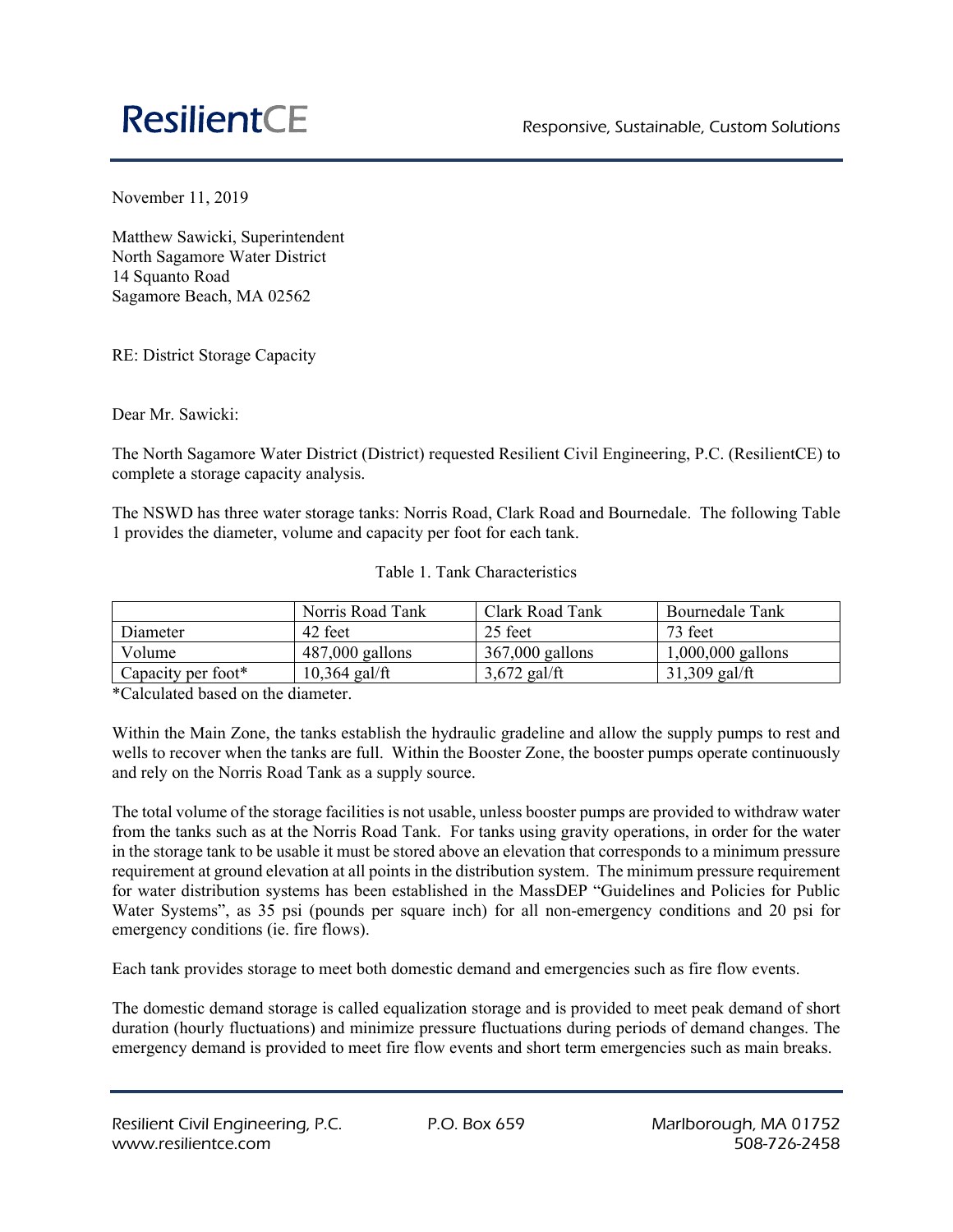The total provided storage for equalization and fire/emergency uses is a factor of the capacity per foot of the tank and the elevation level of the water in the tanks. Table 2 shows the total provided equalization storage. This storage is the volume of water located between the typical low water level and the overflow level in each tank. Table 3 shows the total provided fire and emergency storage. This storage is the volume of water located between the low water level needed to maintain 20 psi within the Main Zone and the typical low level in each tank. Note that the Bournedale Tank base is located above the minimum needed to maintain 20 psi, so this entire tank provides usable storage.

|                             | Norris Road Tank | Clark Road Tank  | <b>Bournedale Tank</b> |  |
|-----------------------------|------------------|------------------|------------------------|--|
| Capacity per foot           | $10,364$ gal/ft  | $3,672$ gal/ft   | $31,309$ gal/ft        |  |
| Overflow Elevation          | Elev. 179 ft     | Elev. 187 ft     | Elev. 187 ft           |  |
| <b>Typical Low Level</b>    | Elev. 174 ft     | Elev. 179 ft     | Elev. 179 ft           |  |
| <b>Equalization Storage</b> | 5 feet           | 8 feet           | 8 feet                 |  |
| Height                      |                  |                  |                        |  |
| <b>Equalization Storage</b> | $51,819$ gallons | $29,376$ gallons | $250,471$ gallons      |  |
| Volume                      |                  |                  |                        |  |
| Total Equalization          | 331,666 gallons  |                  |                        |  |
| Storage Volume - Total      |                  |                  |                        |  |
| Provided                    |                  |                  |                        |  |

| Table 2. Equalization Storage - Total Provided |  |  |
|------------------------------------------------|--|--|
|                                                |  |  |

|  |  | Table 3. Fire and Emergency Storage - Total Provided |  |  |  |
|--|--|------------------------------------------------------|--|--|--|
|--|--|------------------------------------------------------|--|--|--|

|                          | Norris Road Tank | Clark Road Tank   | <b>Bournedale Tank</b> |
|--------------------------|------------------|-------------------|------------------------|
| Capacity per foot        | $10,364$ gal/ft  | $3,672$ gal/ft    | $31,309$ gal/ft        |
| <b>Typical Low Level</b> | Elev. 174 ft     | Elev. 179 ft      | Elev. 179 ft           |
| Low Level to provide     | Elev. $140$ ft   | Elev. $140$ ft    | Elev. $155$ ft         |
| 20 psi within Main       |                  |                   | (tank base)            |
| Zone                     |                  |                   |                        |
| Fire & Emergency         | 34 feet          | 39 feet           | 24 feet                |
| Storage Height           |                  |                   |                        |
| Fire & Emergency         | 352,370 gallons  | $143,208$ gallons | 751,413 gallons        |
| Storage Volume           |                  |                   |                        |
| Total Fire &             |                  | 1,246,991 gallons |                        |
| <b>Emergency Storage</b> |                  |                   |                        |
| Volume - Total           |                  |                   |                        |
| Provided                 |                  |                   |                        |

The existing customer base puts demands on the total provided storage. The current needed equalization storage (peak hour) may be calculated using pump meter rates and estimated tank flows (calculated using tank level data). However, for the purposes of this analysis, a rule-of-thumb estimate was used which is 15 percent of the maximum day.

**ResilientCE**